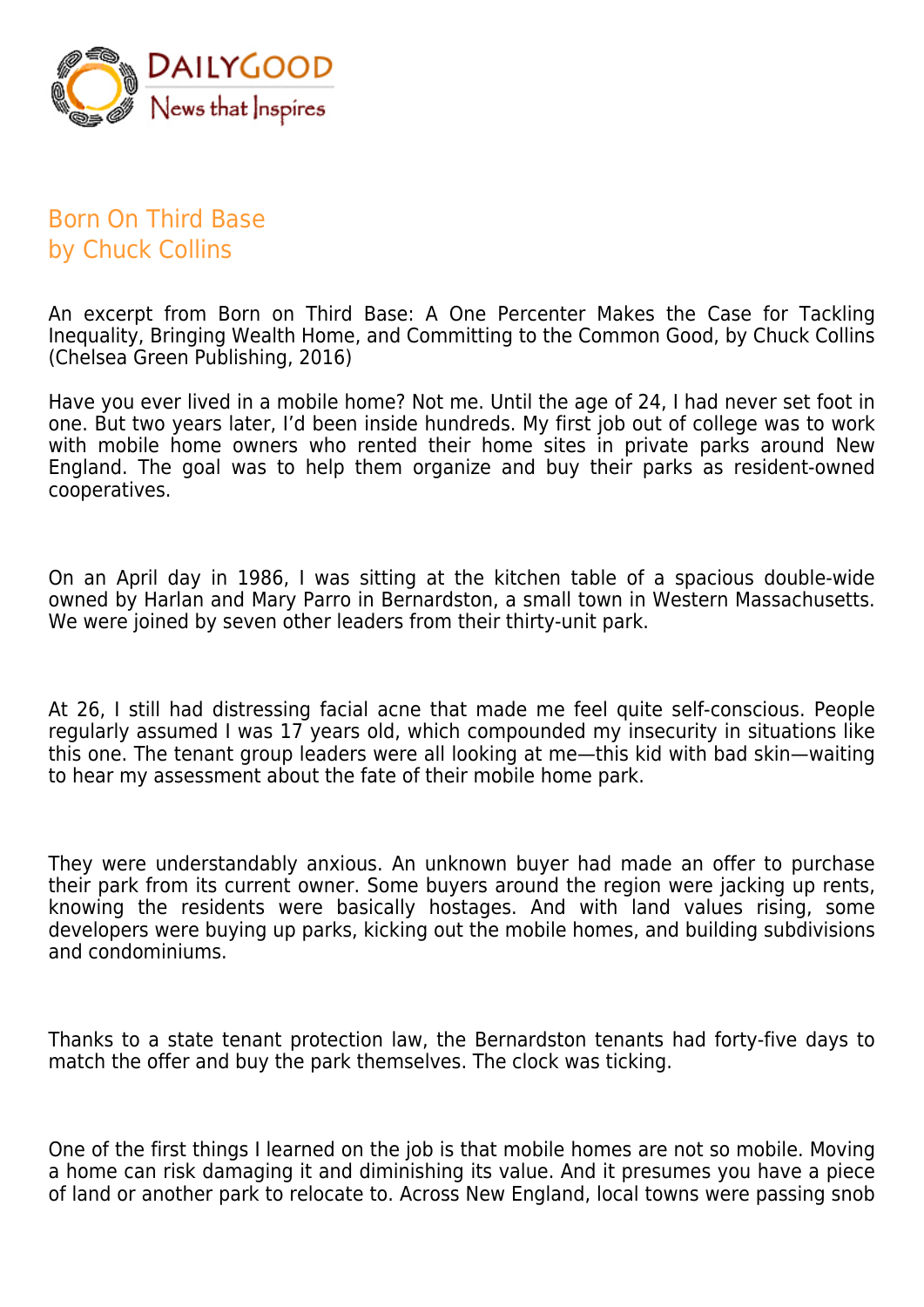zoning laws to prohibit new mobile homes.

Equally important, people in mobile home parks put down roots and build tight-knit communities. They construct additions, add carports and garages, put skirts around the base of their homes, landscape and plant trees and gardens. Harlan and Mary proudly showed me the day's vegetable harvest from their garden plot. All this would be wiped out if the park sold and closed, scattering the residents.

I was in agony, sitting at that kitchen table.

You see, I knew all their secrets. I had confidentially surveyed every member of the community about their personal finances. I knew how much each of them could pay toward rent (and a future mortgage) and how much savings they could apply toward the purchase of their share price in the cooperative. If enough residents could buy their shares outright, we would have the estimated \$150,000 required for a down payment.

From my survey, I knew that a third of the residents had no savings and barely enough income to pay current rents. Most residents had low-wage jobs or were living on Social Security. Only a dozen had any savings of more than \$5,000, including the retirees. These were people with very low incomes with little to fall back on.

Because I had determined that they didn't have the money to buy the park, I was distraught. In my analysis, they were about \$35,000 short of what the association needed for the down payment, a sizeable sum. I was going to have to break them the bad news.

I was also in agony, however, because I had a secret. I was wealthy. I was born on third base, having inherited a substantial sum a few years earlier.

I could write a check for \$35,000 and make it possible for these thirty families to buy the park. And I was seriously thinking about doing just that. Contributing \$35,000 would have had a negligible impact on my personal finances.

I broke the bad news to the assembled leaders. There was a quiet pall in the room. And then an extraordinary thing happened.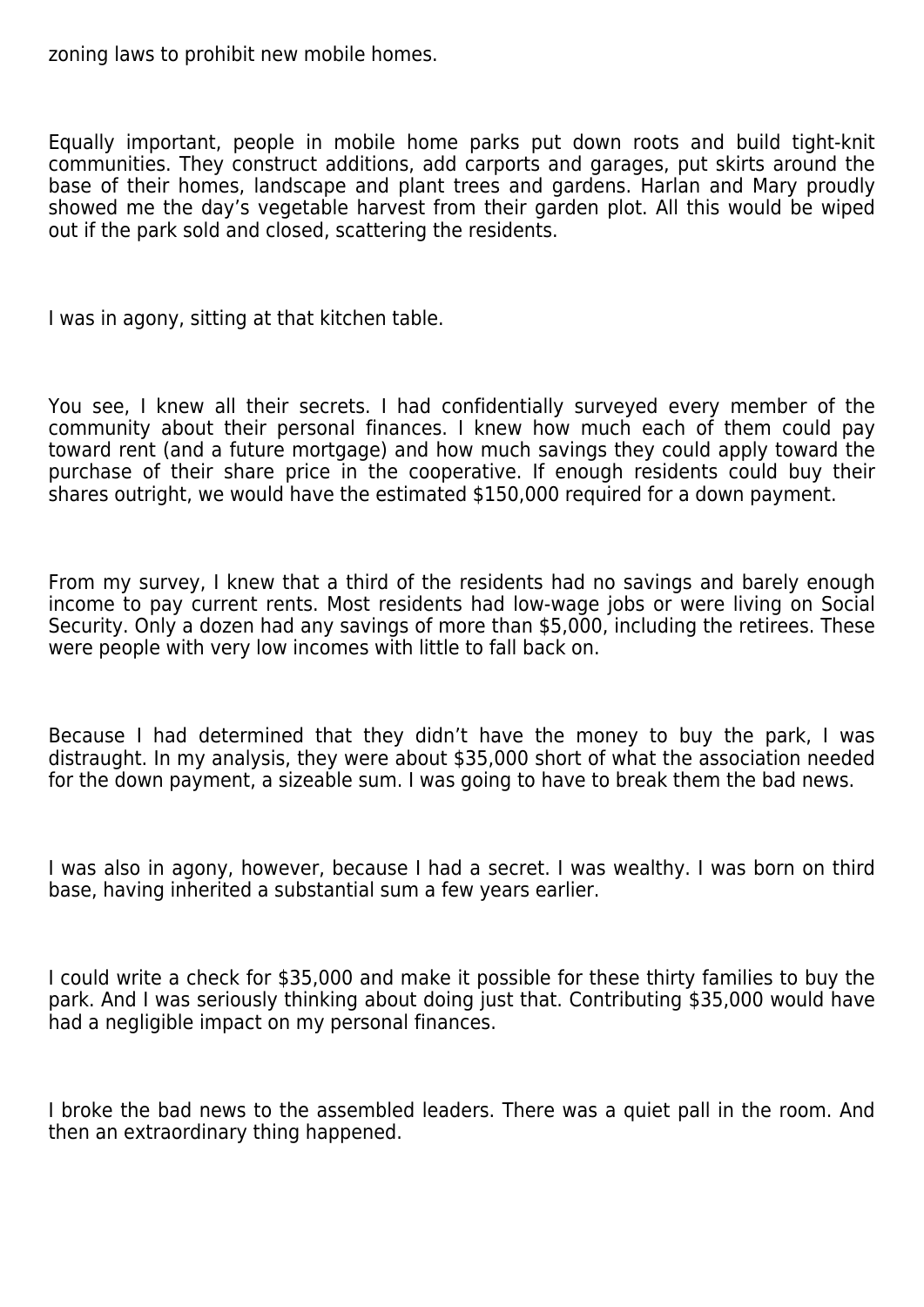First, one of the residents named Reggie said he could buy his share and put another \$5,000 toward the purchase. Now I happened to know, because of my confidential survey, that this was all the money that Reggie had.

Then a retired couple, Donald and Rita, pledged an additional \$8,000. Ms. Dundorf would put in \$7,000. Again, I knew that this was all the money they had.

Harlan and Mary said they would buy their full share and put in another \$15,000. This was their entire nest egg, saved while Harlan had worked at Greenfield Tap and Die for thirty-five years. "We'd like to buy Ms. Rivas' share on the condition that she must never find out, in order to protect her dignity," Harlan said.

Before I knew it, they had come up with \$30,000. Mary and Harlan's daughter, who arrived late for the meeting, pledged the last \$5,000, as she worked at a bank.

The group cheered and immediately started writing out personal checks and handing them to me to take to the bank and deposit.

I was physically shaken by what I had seen. These people were all in. They were willing to risk everything they had to buy this park. I wiped away tears as I drove to the bank.

And they succeeded. They bought the park. On the day of the closing, all the men had cigars like proud parents. Harlan told the local newspaper, "We are hostages no more. We bought the land from Pharaoh."

Mary approached me after the closing to thank me for my work. "You're a smart young man, you could get a job on Wall Street. You don't need to hang around with a bunch of old fogies like us."

"Oh, that's not how I feel," I replied. "There is nowhere I'd rather be."

Then Mary leaned confidentially toward me and whispered, "Have you ever tried Noxema? You know, for your skin."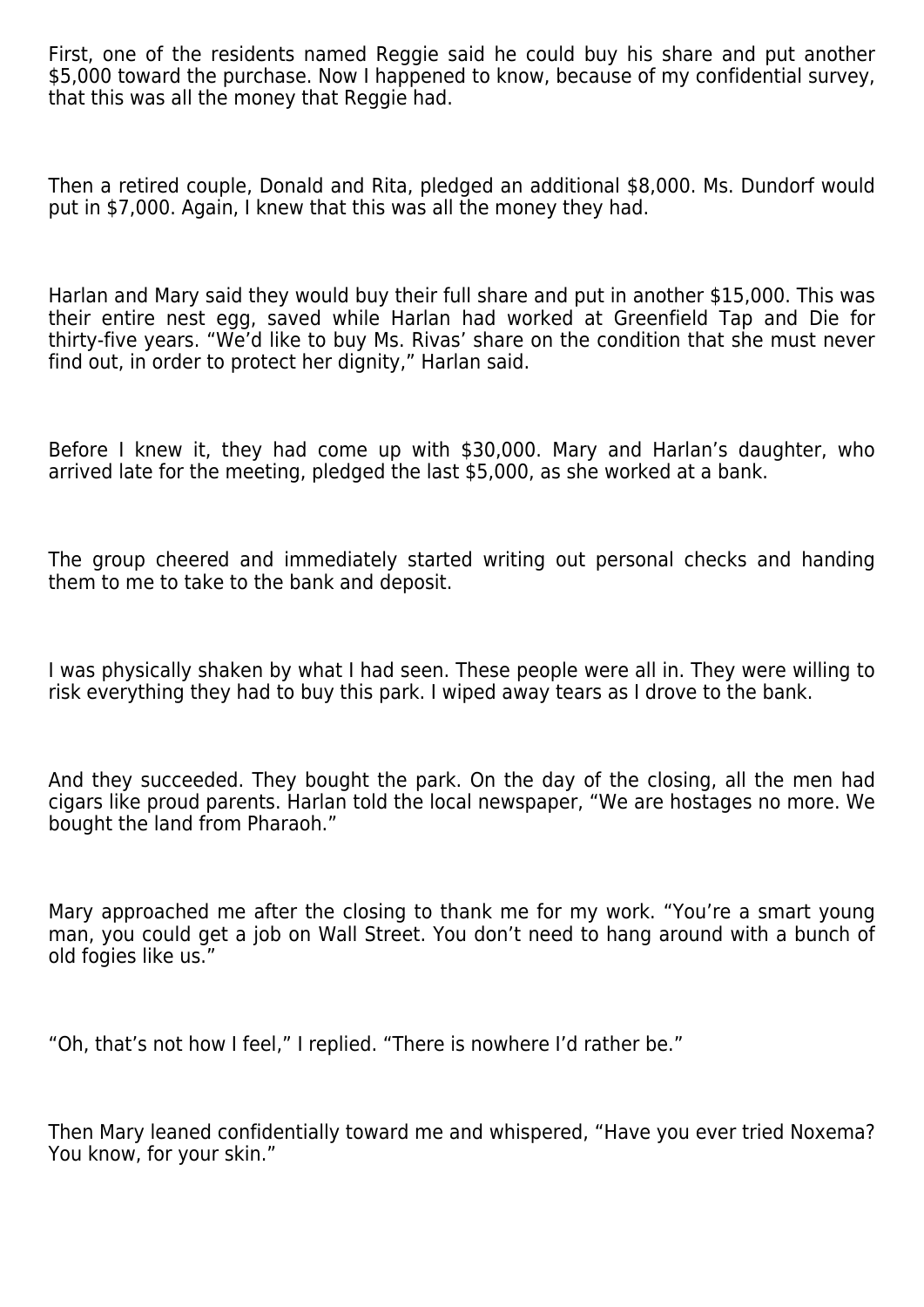The Bernardston tenants—now owners—had taught me something about solidarity, about the power of community.

I did not have to write a check that day. But sitting there had opened the door to a thinking process. Why not? What would happen if I gave the money away to meet some of the urgent needs around me? I was beginning to understand the rather remarkable privileges that had flowed my way.

At the age of 26, I had three or four times as much money as all the residents of the Bernardston mobile home park combined. There is no rationale I could find that could justify this disparity.

So I decided to give away the wealth. I wrote my parents a letter thanking them for the tremendous opportunities this wealth made possible. And I explained that while having the money was a boost in helping pay for my education, it was now a barrier to my making my own way in the world. I intended to "pass the wealth on."

My father immediately called me when he got the letter. He flew out from Michigan to Massachusetts to meet with me. We talked for a day, and during that time he asked me a dozen what-if questions. "You're young and single. But over the course of a lifetime, bad things can happen," he said. "What if you get married and your spouse becomes ill? Wouldn't this money make life easier? What if you have a child and that child has a special need, wouldn't you wish you had this money?"

I had thought about many of these scenarios and more. And my response to my father was, "Well, then I would be in the same boat as 99 percent of the people I know, and I would have to ask for help."

"Without this money, you might have to fall back on the government," my father warned. "And that's a terrible system."

"Well, then I'll have a stake in making that system better," I replied.

"That's pretty idealistic," said my father. But after a day of walking and talking, he was reassured that I had not been possessed by an alien cult.